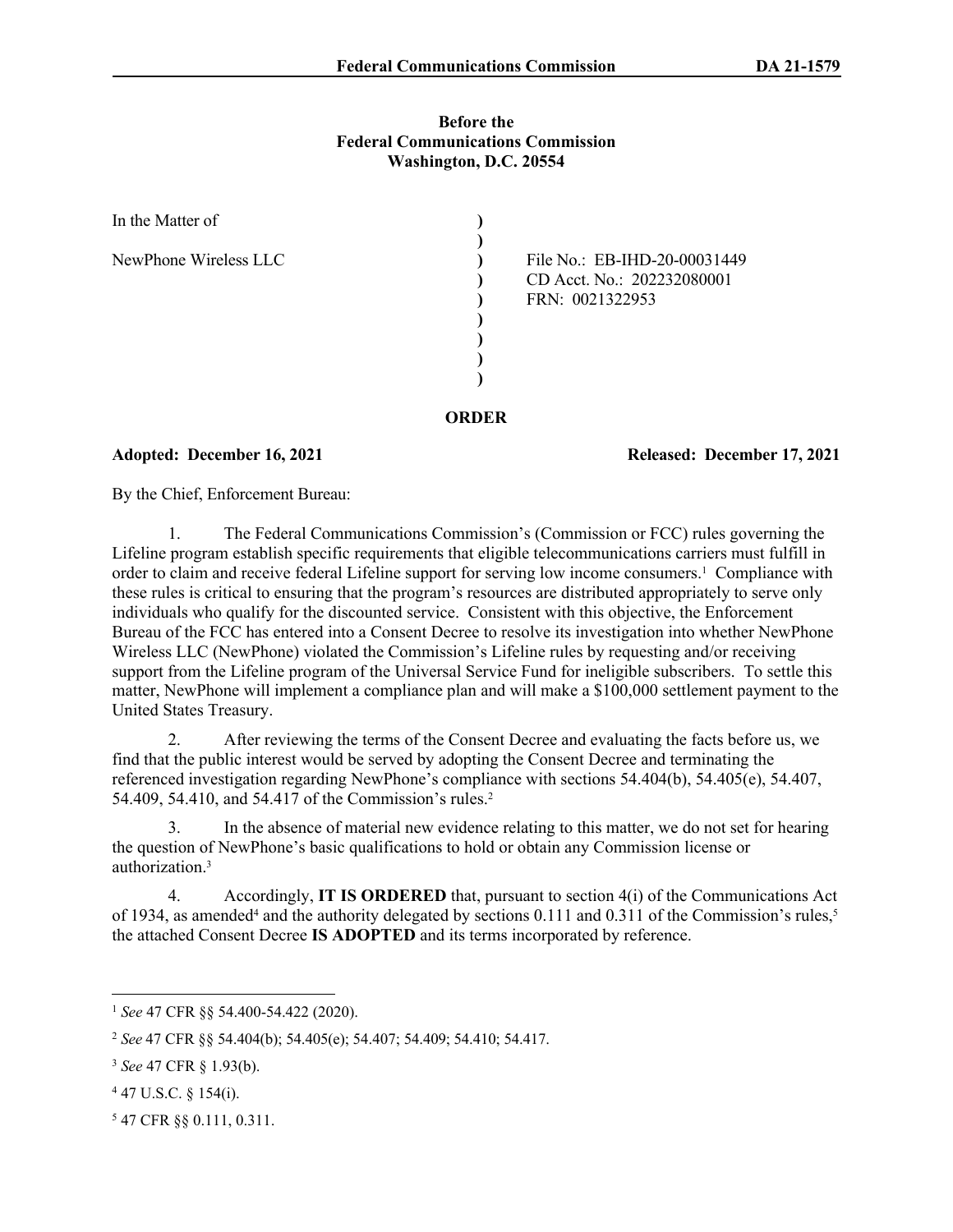5. **IT IS FURTHER ORDERED** that the above-captioned matter **IS TERMINATED** in accordance with the terms of the attached Consent Decree**.**

6. **IT IS FURTHER ORDERED** that a copy of this Order and Consent Decree shall be sent by e-mail to Danielle Frappier, Esq., and Christopher Savage, Esq., Davis Wright Tremaine LLP, Counsel to NewPhone Wireless LLC, via e-mail at **DanielleFrappier@dwt.com** and [ChrisSavage@dwt.com.](mailto:ChrisSavage@dwt.com)

#### FEDERAL COMMUNICATIONS COMMISSION

Rosemary C. Harold Chief Enforcement Bureau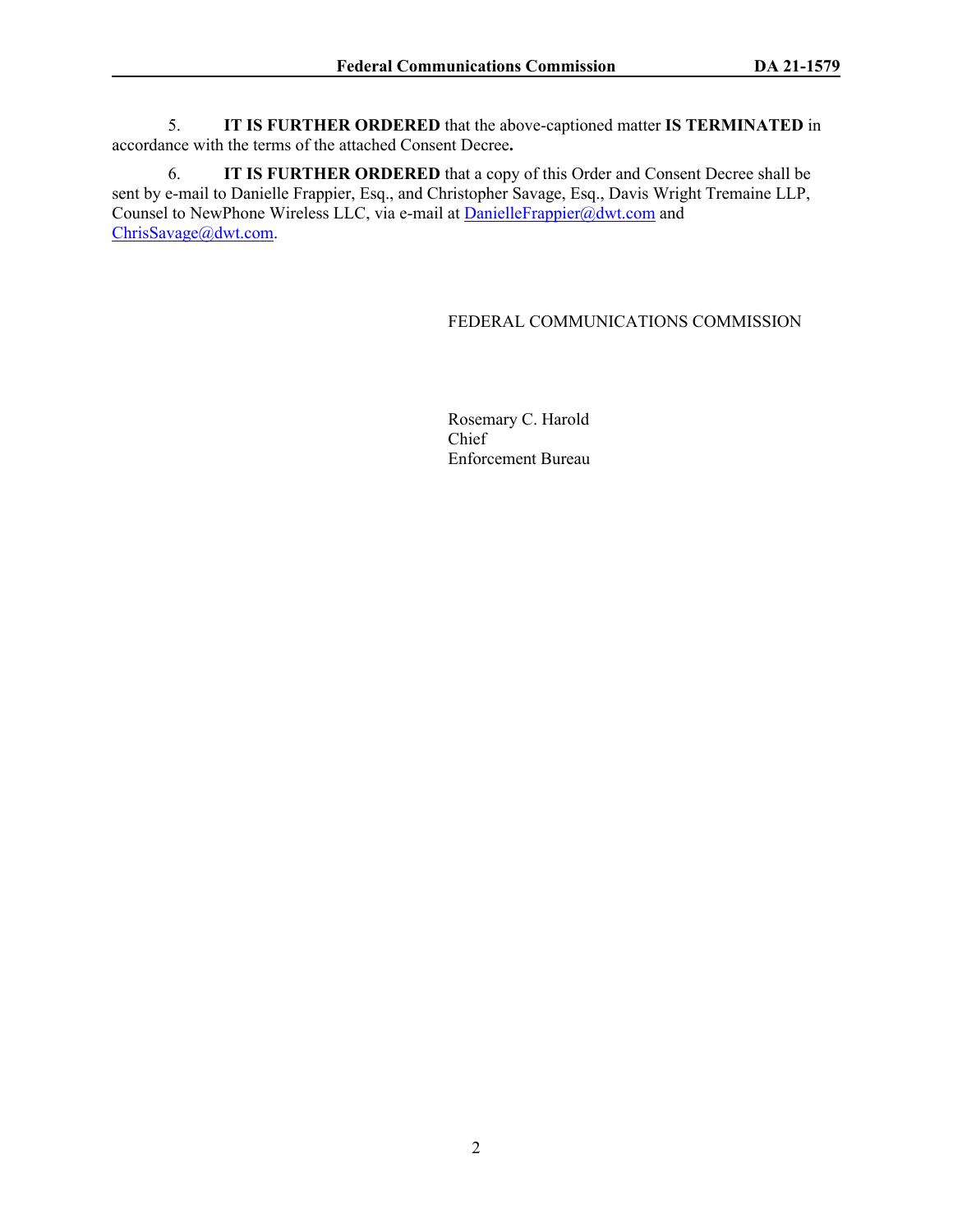### **Before the Federal Communications Commission Washington, D.C. 20554**

| In the Matter of      |                                                                               |
|-----------------------|-------------------------------------------------------------------------------|
| NewPhone Wireless LLC | File No.: EB-IHD-20-00031449<br>CD Acct. No.: 202232080001<br>FRN: 0021322953 |
|                       |                                                                               |

# **CONSENT DECREE**

1. The Enforcement Bureau of the Federal Communications Commission and NewPhone Wireless LLC (NewPhone or Company), by their authorized representatives, hereby enter into this Consent Decree for the purpose of terminating the Bureau's Investigation, as defined below, into whether NewPhone violated sections 54.404(b), 54.405(e), 54.407, 54.409, 54.410, and 54.417 of the Commission's Lifeline Rules.<sup>1</sup>

2. The Bureau's Investigation focused on whether NewPhone, as an eligible telecommunications carrier (ETC), claimed support from the Lifeline program of the Universal Service Fund (USF or Fund) for duplicate or otherwise ineligible subscribers by creating new enrollments using beneficiary data from existing customer accounts. To resolve this matter, NewPhone agrees to implement a compliance plan and make a \$100,000 settlement payment.

### **I. DEFINITIONS**

- 3. For the purposes of this Consent Decree, the following definitions shall apply:
	- (a) "Act" means the Communications Act of 1934, as amended.<sup>2</sup>
	- (b) "Adopting Order" means an order of the Bureau adopting the terms of this Consent Decree without change, addition, deletion, or modification.
	- (c) "Bureau" means the Enforcement Bureau of the Federal Communications Commission.
	- (d) "CD Acct No." means account number 202232080001, associated with payment obligations described in paragraph [20](#page-8-0) of this Consent Decree.
	- (e) "Commission" and "FCC" mean the Federal Communications Commission and all of its bureaus and offices.
	- (f) "Communications Laws" means collectively, the Act, the Rules, and the published and promulgated orders and decisions of the Commission to which NewPhone is subject by virtue of its business activities, including but not limited to the Lifeline Rules.

<sup>1</sup> *See* 47 CFR §§ 54.404(b); 54.405(e); 54.407; 54.409; 54.410; 54.417.

<sup>2</sup> 47 U.S.C. § 151 *et seq.*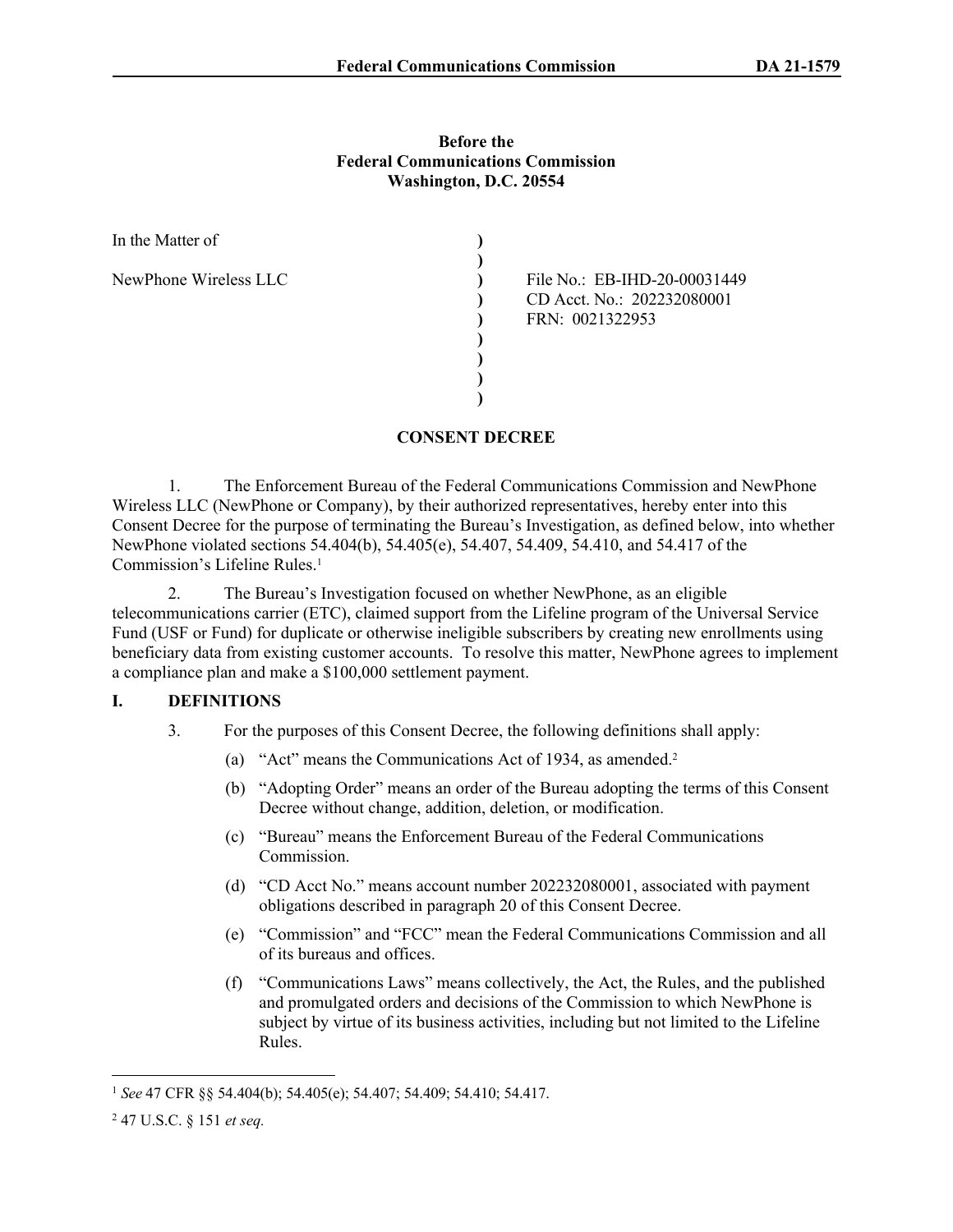- (g) "Company" means NewPhone Wireless LLC, its agents (including Marketing Agents), affiliates, subsidiaries, predecessors-in-interest, and successors-in-interest.
- (h) "Compliance Plan" means the compliance obligations, program, and procedures described in this Consent Decree at paragraph [16](#page-7-0).
- (i) "Covered Employees" means all employees and agents of NewPhone who perform, supervise, oversee, or manage the performance of, the duties that relate to NewPhone's responsibilities under the Communications Laws, including the Lifeline Rules and the activities of the Company's Marketing Agents.
- (j) "Effective Date" means the date by which both the Bureau and NewPhone have signed the Consent Decree and the Bureau has released an Adopting Order.
- (k) "ETC" means an eligible telecommunications carrier designated under, or operating pursuant to, section 214(e) of the Communications Act, as amended, 47 U.S.C. § 214(e), as eligible to offer and receive support for one or more services through federal universal low-income support mechanisms.
- (l) "Investigation" means the investigation commenced by the Bureau in File No. EB-IHD-20-00031449 regarding whether NewPhone violated the Lifeline Rules.
- (m) "Lifeline Rules" means Title 47, Code of Federal Regulations, sections 54.407(a), (c),  $54.410(a)$ ,  $54.410(b)$ , and  $54.410(c)$  of the Commission's rules, and other provisions of the Act, the Rules, and Commission orders which provides that Lifeline ETCs may only claim Lifeline support for eligible, qualifying customers.
- (n) "LOI" means the Letter of Inquiry issued by the Bureau to NewPhone on September 23, 2021 in EB-IHD-20-00031449 in connection with the Company's compliance with the Lifeline Rules.
- (o) "Marketing Agents" means all contractors and/or subcontractors acting on behalf of the Company with direct responsibility for the sales, marketing, enrollment of new customers, and other duties directly related to the Company's responsibilities under the Lifeline Rules.
- (p) "Operating Procedures" means the standard internal operating procedures and compliance policies established by NewPhone to implement the Compliance Plan.
- (q) "Parties" means NewPhone and the Bureau, each of which is a "Party."
- (r) "Rules" means the Commission's regulations found in Title 47 of the Code of Federal Regulations.
- (s) "NewPhone or Company" means NewPhone Wireless LLC and its affiliates, subsidiaries, predecessors-in-interest, and successors-in-interest.
- (t) "USAC" means the Universal Service Administrative Company, which serves as the administrator for the federal Universal Service Fund.<sup>3</sup>

## **II. BACKGROUND**

4. *Legal Framework.* The Lifeline program was established in 1985 to ensure that lowincome consumers had access to affordable, landline telephone service.<sup>4</sup> In 2008, the Commission

<sup>3</sup> *See* 47 CFR § 54.701.

<sup>4</sup> *See MTS and WATS Market Structure and Amendment of Parts 67 & 69 of the Commission's Rules and Establishment of a Joint Board*, Report and Order, 50 Fed. Reg. 939 (Jan. 8, 1985).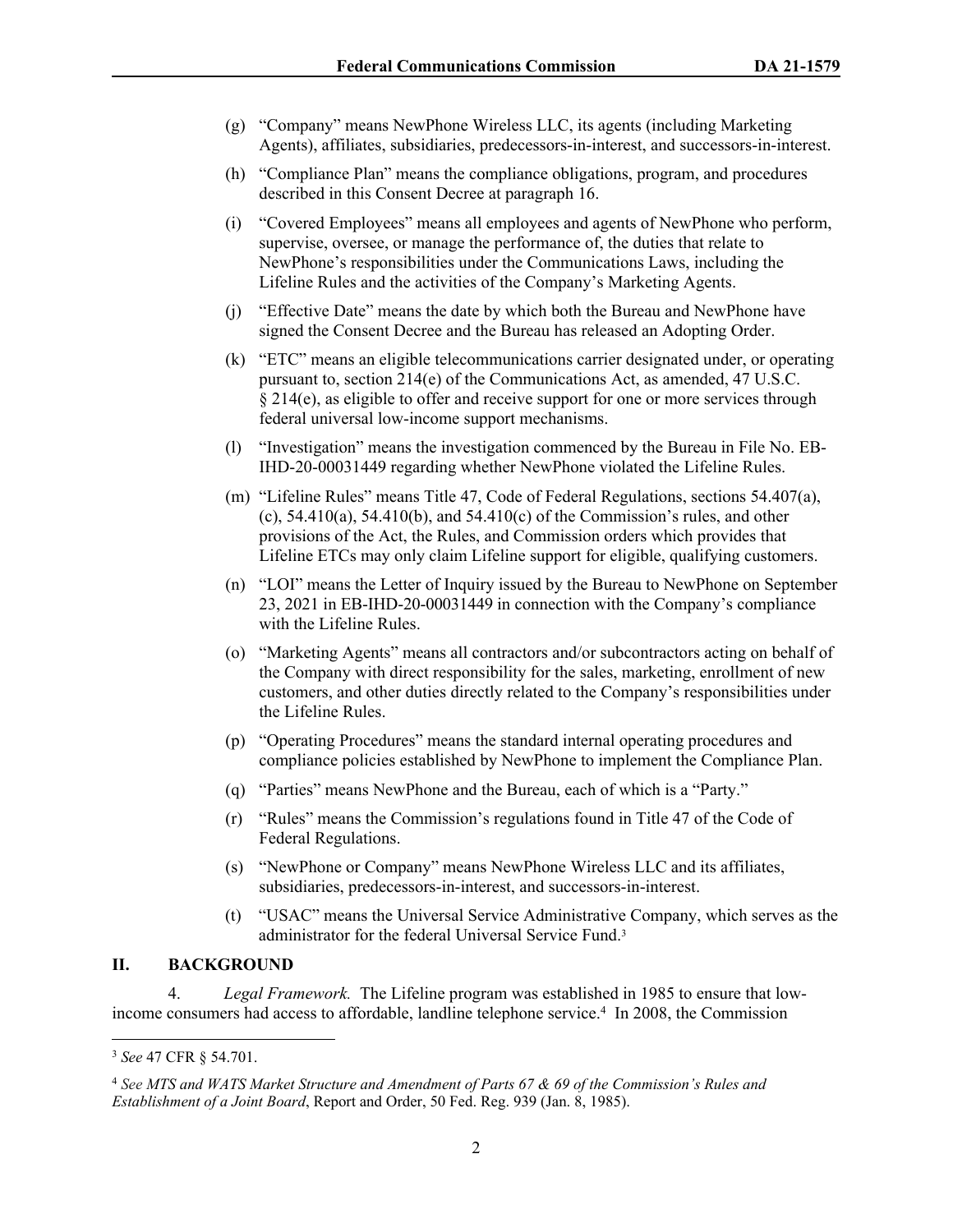expanded the program to allow participation by non-facilities-based providers.<sup>5</sup> Today, the Lifeline program has significantly grown to include discounts on voice or broadband Internet access services, as well as bundled service, to qualifying low-income consumers, ensuring that all Americans can take advantage of the benefits that voice and broadband Internet access service bring, including being able to connect to jobs, family, education, health care providers, and emergency services.<sup>6</sup>

5. Pursuant to the Act, in order to participate in the Lifeline program and receive federal universal service support for providing Lifeline service, a service provider must be designated as an ETC by either a state commission or the FCC if the ETC is not subject to the state commission's jurisdiction.<sup>7</sup> Once designated, an ETC may receive federal Lifeline support in the applicable amount of support per month, per subscriber.<sup>8</sup> ETCs are required to pass these discounts along to eligible low-income consumers.<sup>9</sup> Pursuant to section 54.407 of the Commission's rules, in order to receive reimbursement for offering Lifeline, among other things, an ETC must certify "as part of each request for reimbursement that . . . [it] is in compliance with all of the [Commission's] rules"10 for the program.

6. The Commission's Lifeline rules establish specific requirements that ETCs must fulfill in order to claim and receive federal Lifeline support.<sup>11</sup> Section 54.407(a) of the Commission's rules states that Lifeline support shall be paid to an ETC "based on the number of actual qualifying low-income customers listed in the National Lifeline Accountability Database that the eligible telecommunications carrier serves directly as of the first of the month."12 The key tenets of the rules prescribing which customers can be claimed by ETCs for discounted Lifeline service are: (1) disbursements of Lifeline support can only be based on the number of "actual qualifying low-income consumers" served by an ETC as that term is defined in Commission rules,13 (2) such qualifying low-income consumers must be served directly by the ETC as of the first day of the month, and (3) such consumers must have been determined to be eligible.<sup>14</sup>

7 47 U.S.C. § 254(e) ("[O]nly an eligible telecommunications carrier designated under section 214(e) . . . shall be eligible to receive specific Federal universal service support.").

<sup>8</sup> 47 CFR § 54.403(a). An ETC providing voice service with broadband meeting the applicable minimum standards may claim \$9.25 per month, and it may receive up to an additional \$25 per month if the qualifying low-income consumer resides on Tribal lands. *See* 47 CFR §§ 54.403(a), 54.408.

<sup>9</sup> *See* 47 CFR § 54.403(a); *Lifeline and Link Up Reform and Modernization*, WC Docket No. 11-42, Report and Order, 27 FCC Rcd at 6681, para. 53 (2012) (*2012 Lifeline Reform Order*).

<sup>10</sup> 47 CFR § 54.407(d).

<sup>11</sup> *See* 47 CFR §§ 54.400 – 54.422.

<sup>12</sup> 47 CFR § 54.407(a).

<sup>5</sup> *See, e.g.*, *Petition of TracFone Wireless, Inc. for Forbearance*, Order, 20 FCC Rcd 15095 (2005); *TracFone Wireless, Inc., Petition for Designation as an Eligible Telecommunications Carrier in New York et al.*, Order, 23 FCC Rcd 6206 (2008).

<sup>6</sup>  *See* 47 CFR § 54.401(a) ("Lifeline means a non-transferable retail service offering . . . [t]hat provides qualifying low-income consumers with [reduced price] voice telephony service or broadband Internet access service…."); 47 CFR  $\S$  54.401(b) (permitting Lifeline discounts to be applied to bundled services).

<sup>13</sup> *Id.*; *see also* 47 CFR §§ 54.409 (establishing the criteria to constitute a "qualifying low-income consumer"); 54.410(b)–(c) (establishing procedural requirements for determining whether a consumer is a qualifying low-income consumer).

<sup>14</sup> 47 CFR §§ 54.400(a), 54.407(a), 54.409.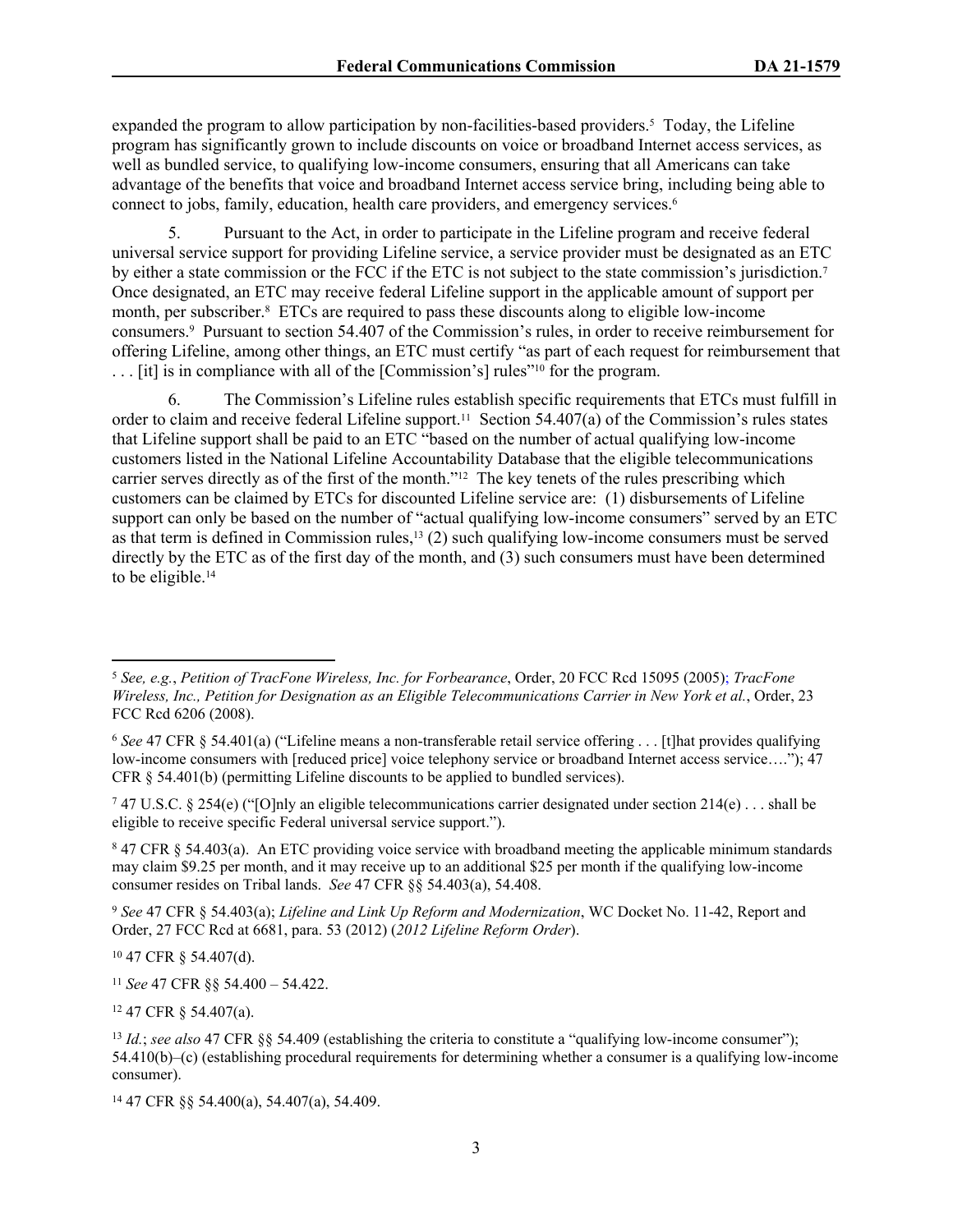7. The Commission's rules strictly prohibit an ETC from seeking reimbursement for a subscriber unless the ETC has confirmed that subscriber's eligibility to receive Lifeline service.<sup>15</sup> ETCs are required to "implement policies and procedures for ensuring that their Lifeline subscribers are eligible to receive Lifeline services."16 In particular, ETCs must confirm that a consumer is an actual "qualifying low-income consumer" meeting the eligibility criteria set forth in the Commission's rules.17 Section 54.409 requires Lifeline subscribers to meet certain income-based criteria.18 In addition, the consumer "must not already be receiving a Lifeline service" and cannot receive more than one Lifeline-supported service at a time, either individually or within a group of individuals who live together at the same address as one economic unit (defined in the Commission's rules as a "household").19 In other words, the Commission's rules prohibit a consumer from receiving duplicate support.20 Moreover, pursuant to section 54.410(d) of the Commission's rules, ETCs must ensure that a prospective subscriber has certified his/her eligibility to receive Lifeline service.<sup>21</sup>

8. USAC is the administrator of the federal universal service programs, including Lifeline.<sup>22</sup> As the administrator, USAC collects and distributes universal service funds. In the 2012 *Lifeline Reform Order*, the Commission established the National Lifeline Accountability Database (NLAD), a system used by USAC to receive and process subscriber data and prevent ETCs from enrolling a new subscriber without first confirming that the subscriber or someone in the subscriber's household does not already receive Lifeline service.<sup>23</sup> In late 2019, the Commission began launching the National Lifeline Eligibility Verifier in a phased introduction in states and territories.24 Beginning on January 22, 2020, the

<sup>17</sup> *Id.* at § 54.409(c).

<sup>18</sup> *Id.* at §§ 54.400(a), 54.409.

<sup>19</sup> *Id*. at § 54.409(c).

<sup>20</sup> *Id.* at §§ 54.400(h); 54.409(c)*.* Since 2011, the Commission has addressed potential waste, fraud, and abuse in Lifeline by preventing duplicate payments for multiple Lifeline-supported services to the same individual. *See, e.g.*, *Lifeline and Link Up Reform and Modernization*, WC Docket No. 11-42, Report and Order, 26 FCC Rcd 9022–23, 9026, paras. 1, 7 (2011) (*Lifeline Duplicates Order*) (clarifying that each eligible Lifeline consumer is entitled to only one Lifeline benefit); *2012 Lifeline Reform Order*, 27 FCC Rcd at 6662–67, paras. 11–18, and 6689, para. 74, n.192 (emphasizing the restriction on duplicates and moving the rule from section 54.401(a) to revised section 54.409(c)); *Lifeline and Link Up Reform and Modernization*, WC Docket No. 11-42, Order, 28 FCC Rcd 9057 (WCB 2013) (*2013 Lifeline Reform Order*) (codifying the requirement that ETCs verify a Lifeline subscriber's eligibility before activating service); *see also Bridging the Digital Divide for Low-Income Consumers, Lifeline and Link Up Reform and Modernization*, WC Docket Nos. 17-287, 11-42, 09-197, Fifth Report and Order, 34 FCC Rcd 10886, 10922-24, paras 87-91 (2019) (*2019 Lifeline Reform Order*) (adopting enrollment process improvements to assist USAC's efforts to detect improper duplicate addresses among Lifeline subscribers in the NLAD).

<sup>21</sup> 47 CFR § 54.410(d).

<sup>22</sup> *See* 47 CFR §§ 54.701(a), 54.702(b).

<sup>23</sup> *See 2012 Lifeline Reform Order*, 27 FCC Rcd at 6734, para. 179; 47 CFR §§ 54.404(b) (prescribing steps for ETCs to check NLAD to determine whether providing a prospective subscriber for the Lifeline program would result in duplicative support); *see also Wireline Competition Bureau Clarifies Minimum Requirements for States Seeking to Opt-Out of National Lifeline Accountability Database,* Pub. Notice, 27 FCC Rcd 12321 (WCB 2012).

<sup>24</sup> See Lifeline and Link Up Reform and Modernization et al., WC Docket No. 11-42, Third Report and Order, Further Report and Order, and Order on Reconsideration, 31 FCC Rcd 3962, 4021, para. 165 (2016).

<sup>15</sup> *See* 47 CFR §§ 54.410(b)(1)(i), (c)(1)(i).

<sup>16</sup> *Id.* at § 54.410(a).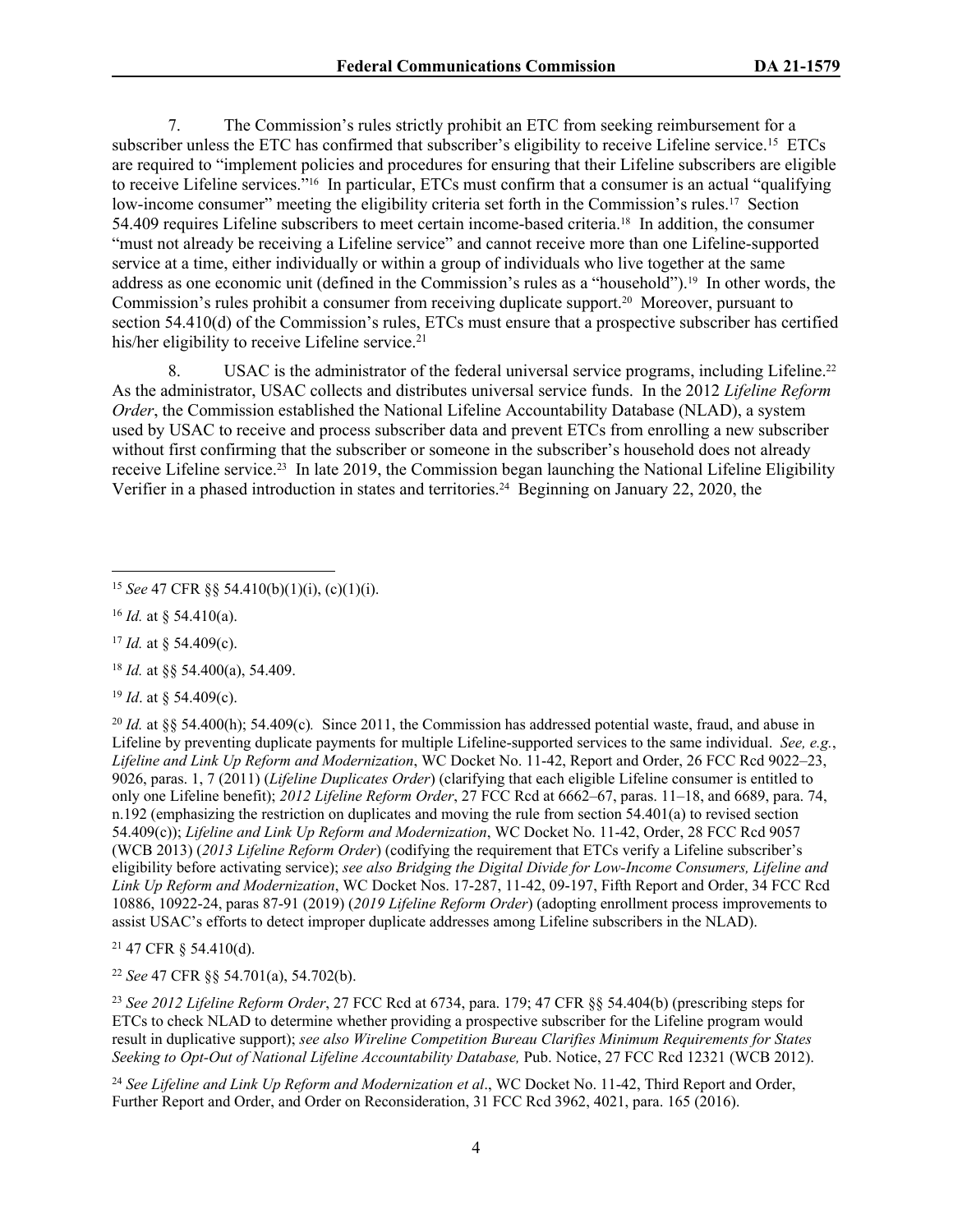Commission required Lifeline ETCs in Louisiana to begin using the National Verifier's eligibility determination process for all consumers applying for Lifeline service.<sup>25</sup>

<span id="page-6-0"></span>9. *Factual Background*. NewPhone is a Louisiana limited liability company headquartered in Houston, Texas.<sup>26</sup> The Company has resold mobile wireless Lifeline service since 2012 exclusively in Louisiana.27 USAC referred this matter to the Bureau on August 25, 2020, concerning NewPhone's apparent claims for ineligible Lifeline subscribers between August 2018 and June 2020, with a majority of the claims occurring in 2020. The claims appeared to involve duplicate or otherwise ineligible accounts that used beneficiary data from other existing Lifeline customers.

10. On September 23, 2020 the Bureau issued NewPhone an LOI to obtain information about the claims.28 NewPhone filed its response to the LOI on November 23, 2021.29 Within weeks after USAC notified NewPhone of the apparently improper use of beneficiary data, the Company terminated its relationship with the Marketing Agents involved in the enrollments.30 USAC worked with NewPhone from early August through October 2020 to address the issues raised by the claims.31 On October 30, 2020, NewPhone submitted revised claims which USAC agreed addressed the full amount at issue in its investigation. Because USAC determined NewPhone had promptly submitted revised claims in the full amount USAC sought, there was no need to issue a recovery letter. NewPhone and the Bureau enter into this Consent Decree and agree to the following terms and conditions.

# **III. TERMS OF AGREEMENT**

11. **Adopting Order**. The provisions of this Consent Decree shall be incorporated by the Bureau in an Adopting Order.

12. **Jurisdiction**. NewPhone agrees that the Bureau has jurisdiction over it and the matters contained in this Consent Decree and has the authority to enter into and adopt this Consent Decree.

13. **Effective Date; Violations**. The Parties agree that this Consent Decree shall become effective on the Effective Date as defined herein. As of the Effective Date, the Parties agree that this Consent Decree shall have the same force and effect as any other order of the Commission.

14. **Termination of Investigation**. In express reliance on the covenants and representations in this Consent Decree and to avoid further expenditure of public resources, the Bureau agrees to terminate the Investigation. In consideration for the termination of the Investigation, NewPhone agrees to the terms, conditions, and procedures contained herein. The Bureau further agrees that, in the absence of new material evidence, it will not use the facts developed in the Investigation through the Effective Date, or the existence of this Consent Decree, to institute any new proceeding on its own motion against NewPhone concerning the matters that were the subject of the Investigation, or to set for hearing the

<sup>27</sup> *Id.* at 3.

<sup>31</sup> *Id.* at 7.

<sup>25</sup> *See Wireline Competition Bureau Announces the Launch of the National Lifeline Eligibility Verifier for All New Enrollments in Nine States*, Pub. Notice, 34 FCC Rcd 12300 (WCB 2019).

<sup>26</sup> *See* Letter from Danielle Frappier and Christopher Savage, Counsel for NewPhone Wireless LLC, to Jeffrey J. Gee, Chief, Investigations & Hearings Division, FCC Enforcement Bureau, at 2 (Nov. 23, 2020) (LOI Response) (on file in EB-IHD-20-00031449).

<sup>&</sup>lt;sup>28</sup> Letter from Jeffrey J. Gee, Chief, Investigations & Hearings Division, FCC Enforcement Bureau, to Henry Hung Do, President/CEO, and Thuy Nguyen, Controller, NewPhone Wireless LLC (Sept. 23, 2020) (LOI) (on file in EB-IHD-20-00031449).

<sup>29</sup> LOI Response, *supra* note [26](#page-6-0).

<sup>30</sup> *Id.* at 11.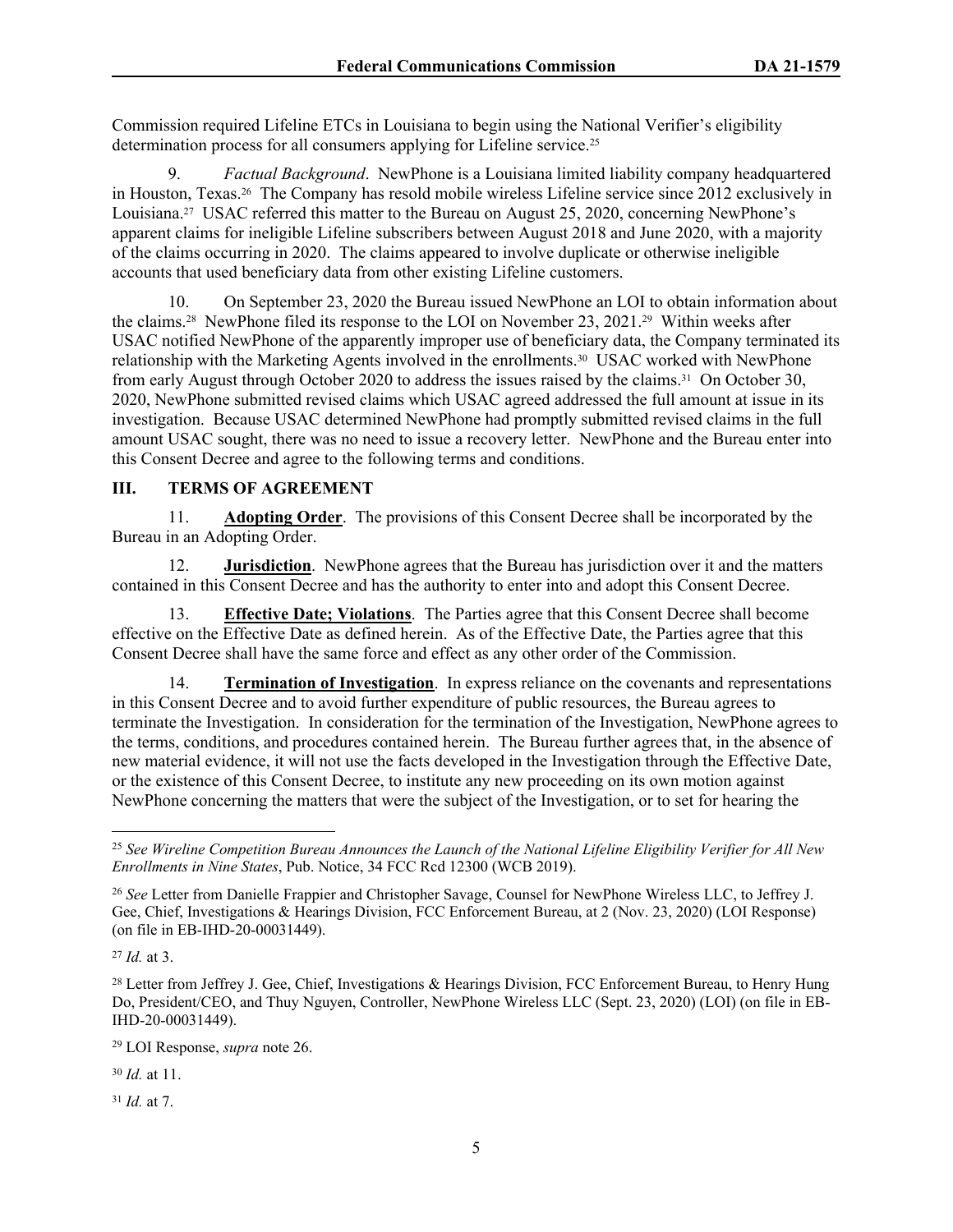question of NewPhone's basic qualifications to be a Commission licensee or hold Commission licenses or authorizations based on the matters that were the subject of the Investigation.<sup>32</sup>

<span id="page-7-1"></span>15. **Compliance Officer**. Within thirty (30) calendar days after the Effective Date, NewPhone shall designate a senior corporate manager with the requisite corporate and organizational authority to serve as a Compliance Officer and to discharge the duties set forth below. The person designated as the Compliance Officer shall be responsible for developing, implementing, and administering the Compliance Plan and ensuring that NewPhone complies with the terms and conditions of the Compliance Plan and this Consent Decree. In addition to the general knowledge of the Communications Laws necessary to discharge his or her duties under this Consent Decree, the Compliance Officer shall have specific knowledge of the Lifeline Rules prior to assuming his/her duties.

<span id="page-7-0"></span>16. **Compliance Plan**. For purposes of settling the matters set forth herein, NewPhone agrees that it shall, within ninety (90) calendar days after the Effective Date, develop and implement a Compliance Plan designed to ensure future compliance with the Communications Laws and with the terms and conditions of this Consent Decree. With respect to the Lifeline Rules, NewPhone will implement, at a minimum, the following procedures:

- (a) **Operating Procedures**. Within ninety (90) calendar days after the Effective Date, NewPhone shall establish Operating Procedures that all Covered Employees must follow to help ensure NewPhone's compliance with the Lifeline Rules. NewPhone's Operating Procedures shall include internal procedures and policies specifically designed to ensure that the Company complies with the Lifeline Rules. NewPhone shall also develop a Compliance Checklist that describes the steps that a Covered Employee must follow to ensure compliance with the Lifeline Rules.
- (b) **Compliance Manual**. Within ninety (90) calendar days after the Effective Date, the Compliance Officer shall develop and distribute a Compliance Manual to all Covered Employees. The Compliance Manual shall explain the Lifeline Rules and set forth the Operating Procedures that Covered Employees shall follow to help ensure NewPhone's compliance with the Lifeline Rules. NewPhone shall periodically review and revise the Compliance Manual as necessary to ensure that the information set forth therein remains current and accurate. NewPhone shall distribute any revisions to the Compliance Manual promptly to all Covered Employees.
- (c) **Compliance Training Program**. NewPhone shall establish and implement a Compliance Training Program on compliance with the Lifeline Rules and the Operating Procedures. As part of the Compliance Training Program, Covered Employees shall be advised of NewPhone's obligation to report any noncompliance with the Lifeline Rules under paragraph [17](#page-8-1) of this Consent Decree and shall be instructed on how to disclose noncompliance to the Compliance Officer. All Covered Employees shall be trained pursuant to the Compliance Training Program within one hundred twenty (120) calendar days after the Effective Date, except that any person who becomes a Covered Employee at any time after the initial Compliance Training Program shall be trained within thirty (30) calendar days after the date such person becomes a Covered Employee. NewPhone shall repeat compliance training on an annual basis, and shall periodically review and revise the Compliance Training Program as necessary to ensure that it remains current and complete and to enhance its effectiveness.

<sup>32</sup> *See* 47 CFR § 1.93(b).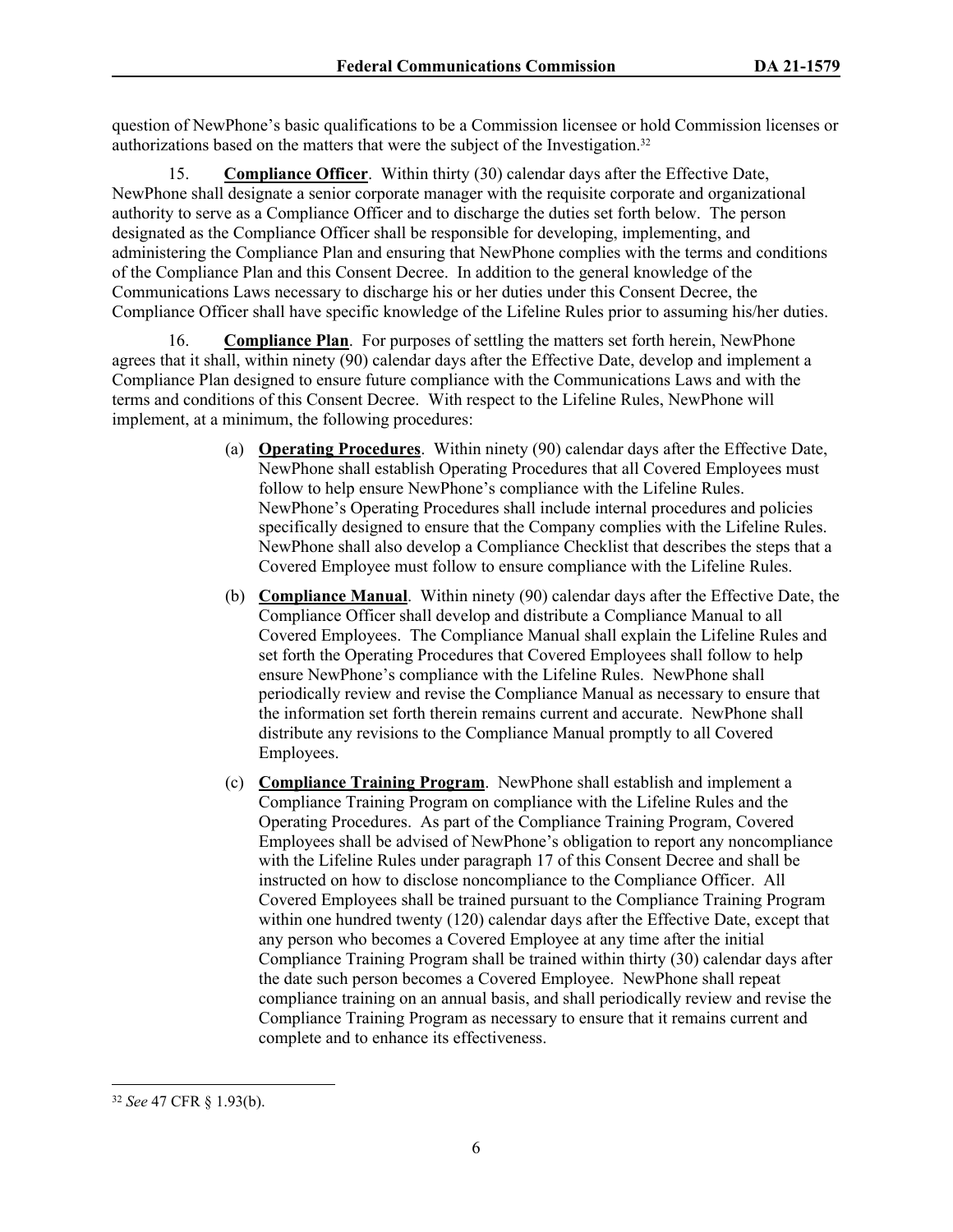<span id="page-8-1"></span>17. **Reporting Noncompliance**. NewPhone shall report any noncompliance with the Lifeline Rules and with the terms and conditions of this Consent Decree within fifteen (15) calendar days after discovery of such noncompliance. Such reports shall include a detailed explanation of: (i) each instance of noncompliance; (ii) the steps that NewPhone has taken or will take to remedy such noncompliance; (iii) the schedule on which such remedial actions will be taken; and (iv) the steps that NewPhone has taken or will take to prevent the recurrence of any such noncompliance. All reports of noncompliance shall be submitted by U.S. mail and electronically to Jeffrey Gee, Chief, Investigations & Hearings Division, Enforcement Bureau, Federal Communications Commission, 45 L Street, N.E., Washington, D.C. 20554, [Jeffrey.Gee@fcc.gov,](mailto:Jeffrey.Gee@fcc.gov) with copies submitted electronically to [Mindy.Littell@fcc.gov](mailto:Mindy.Littell@fcc.gov) and EnforcementBureauIHD@fcc.gov.

<span id="page-8-2"></span>18. **Compliance Reports**. NewPhone shall file compliance reports with the Commission ninety (90) calendar days after the Effective Date, twelve (12) months after the Effective Date, twentyfour (24) months after the Effective Date, and thirty-six (36) months after the Effective Date.

- (a) Each Compliance Report shall include a detailed description of NewPhone's efforts during the relevant period to comply with the terms and conditions of this Consent Decree and the Lifeline Rules. In addition, each Compliance Report shall include a certification by the Compliance Officer, as an agent of and on behalf of NewPhone, stating that the Compliance Officer has personal knowledge that NewPhone: (i) has established and implemented the Compliance Plan; (ii) has utilized the Operating Procedures since the implementation of the Compliance Plan; and (iii) is not aware of any instances of noncompliance with the terms and conditions of this Consent Decree, including the reporting obligations set forth in paragraph [17](#page-8-1) of this Consent Decree.
- (b) The Compliance Officer's certification shall be accompanied by a statement explaining the basis for such certification and shall comply with section 1.16 of the Rules and be subscribed to as true under penalty of perjury in substantially the form set forth therein.<sup>33</sup>
- (c) If the Compliance Officer cannot provide the requisite certification, the Compliance Officer, as an agent of and on behalf of NewPhone, shall provide the Commission with a detailed explanation of the reason(s) why and describe fully: (i) each instance of noncompliance; (ii) the steps that NewPhone has taken or will take to remedy such noncompliance, including the schedule on which proposed remedial actions will be taken; and (iii) the steps that NewPhone has taken or will take to prevent the recurrence of any such noncompliance, including the schedule on which such preventive action will be taken.
- (d) All Compliance Reports shall be submitted by U.S. mail and electronically to Jeffrey Gee, Chief, Investigations & Hearings Division, Enforcement Bureau, Federal Communications Commission, 45 L Street, N.E., Washington, D.C. 20554, Jeffrey. Gee $@$ fcc.gov, with copies submitted electronically to [Mindy.Littell@fcc.gov](mailto:Mindy.Littell@fcc.gov) and EnforcementBureauIHD@fcc.gov.

19. **Termination Date**. Unless stated otherwise, the requirements set forth in paragraphs [15](#page-7-1) through [18](#page-8-2) of this Consent Decree shall expire thirty-six (36) months after the Effective Date.

<span id="page-8-0"></span>20. **Settlement Payment**. NewPhone will pay a Settlement Payment to the United States Treasury in the amount of one hundred thousand dollars (\$100,000) within thirty (30) calendar days of the Effective Date. NewPhone acknowledges and agrees that upon execution of this Consent Decree, the

<sup>33</sup> 47 CFR § 1.16.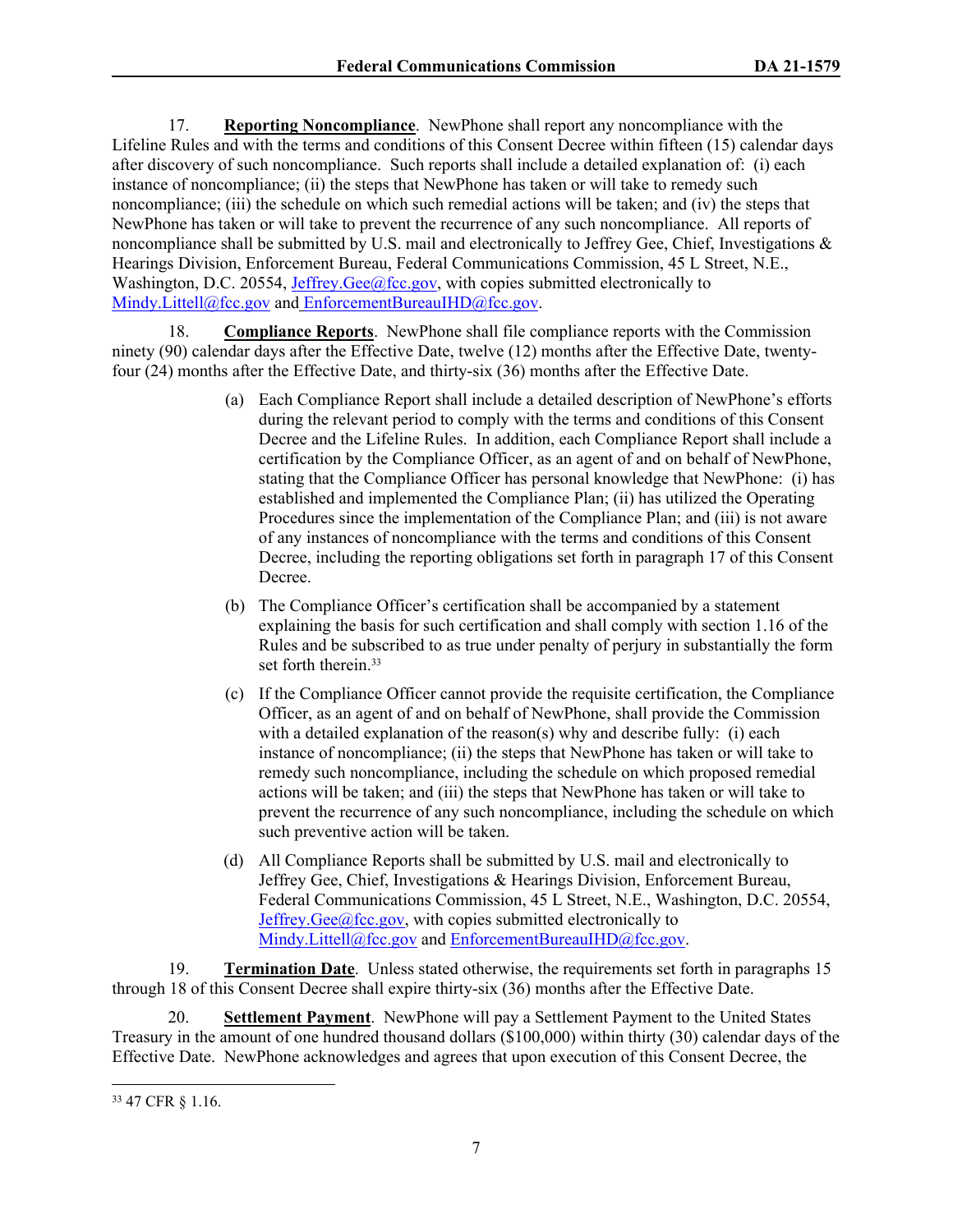Settlement Payment shall become a "Claim" or "Debt" as defined in 31 U.S.C. § 3701(b)(1).<sup>34</sup> Upon an Event of Default, all procedures for collection as permitted by law may, at the Commission's discretion, be initiated. NewPhone shall send electronic notification of payment to Jeffrey. Gee $@$ fcc.gov, [Mindy.Littell@fcc.gov,](mailto:Mindy.Littell@fcc.gov) and EnforcementBureauIHD@fcc.gov on the date said payment is made. Payment of the Settlement Payment must be made by credit card, ACH (Automated Clearing House) debit from a bank account, or by wire transfer using the Commission's Registration System (the Commission's FRN Management and Financial system).35 The Commission no longer accepts Civil Penalty payments by check or money order. Below are instructions that payors should follow based on the form of payment selected:<sup>36</sup>

- Payment by wire transfer must be made to ABA Number 021030004, receiving bank TREAS/NYC, and Account Number 27000001. A completed Form 159 must be faxed to the Federal Communications Commission at 202-418-2843 or e-mailed to [RROGWireFaxes@fcc.gov](mailto:RROGWireFaxes@fcc.gov) on the same business day the wire transfer is initiated.<sup>37</sup> Failure to provide all required information in Form 159 may result in payment not being recognized as having been received. When completing FCC Form 159, enter the Account Number in block number 23A (call sign/other ID), enter the letters "FORF" in block number 24A (payment type code), and enter in block number 11 the  $FRN(s)$  captioned above (Payor  $FRN$ ).<sup>38</sup> For additional detail and wire transfer instructions, go to [https://www.fcc.gov/licensing-databases/fees/wire](https://www.fcc.gov/licensing-databases/fees/wire-transfer)[transfer.](https://www.fcc.gov/licensing-databases/fees/wire-transfer)
- Payment by credit card must be made by using the Commission's Registration System (CORES) at [https://apps.fcc.gov/cores/userLogin.do.](https://appsint.fcc.gov/cores/userLogin.do) To pay by credit card, log-in using the FCC Username associated to the FRN captioned above. If payment must be split across FRNs, complete this process for each FRN. Next, select "Manage Existing FRNs | FRN Financial | Bills & Fees" from the CORES Menu, then select FRN Financial and the view/make payments option next to the FRN. Select the "Open Bills" tab and find the bill number associated with the CD Acct. No. The bill number is the CD Acct. No. with the first two digits excluded (e.g., CD 1912345678 would be associated with FCC Bill Number 12345678). After selecting the bill for payment, choose the "Pay by Credit Card" option. Please note that there is a \$24,999.99 limit on credit card transactions.
- Payment by ACH must be made by using the Commission's Registration System (CORES) at [https://apps.fcc.gov/cores/paymentFrnLogin.do.](https://apps.fcc.gov/cores/paymentFrnLogin.do) To pay by ACH, log in using the FCC Username associated to the FRN captioned above. If payment must be split across FRNs, complete this process for each FRN. Next, select "Manage Existing FRNs | FRN Financial | Bills & Fees" on the CORES Menu, then select FRN Financial and the view/make payments option next to the FRN. Select the "Open Bills" tab and find the bill number associated with the CD Acct. No. The bill number is the CD Acct. No. with the first two digits excluded (e.g., CD 1912345678 would be associated with FCC Bill Number 12345678). Finally, choose the "Pay from Bank Account" option. Please contact the appropriate financial institution to confirm the correct Routing Number and the correct account number from which payment will be made and

<sup>34</sup> Debt Collection Improvement Act of 1996, Pub. L. No. 104-134, 110 Stat. 1321, 1358 (Apr. 26, 1996).

<sup>&</sup>lt;sup>35</sup> Payments made using CORES do not require the submission of an FCC Form 159.

<sup>&</sup>lt;sup>36</sup> For questions regarding payment procedures, please contact the Financial Operations Group Help Desk by phone at  $1-877-480-3201$  (option #6), or by e-mail at ARINOUIRIES@fcc.gov.

<sup>&</sup>lt;sup>37</sup> FCC Form 159 is accessible at <https://www.fcc.gov/licensing-databases/fees/fcc-remittance-advice-form-159>.

<sup>38</sup> Instructions for completing the form may be obtained at<http://www.fcc.gov/Forms/Form159/159.pdf>.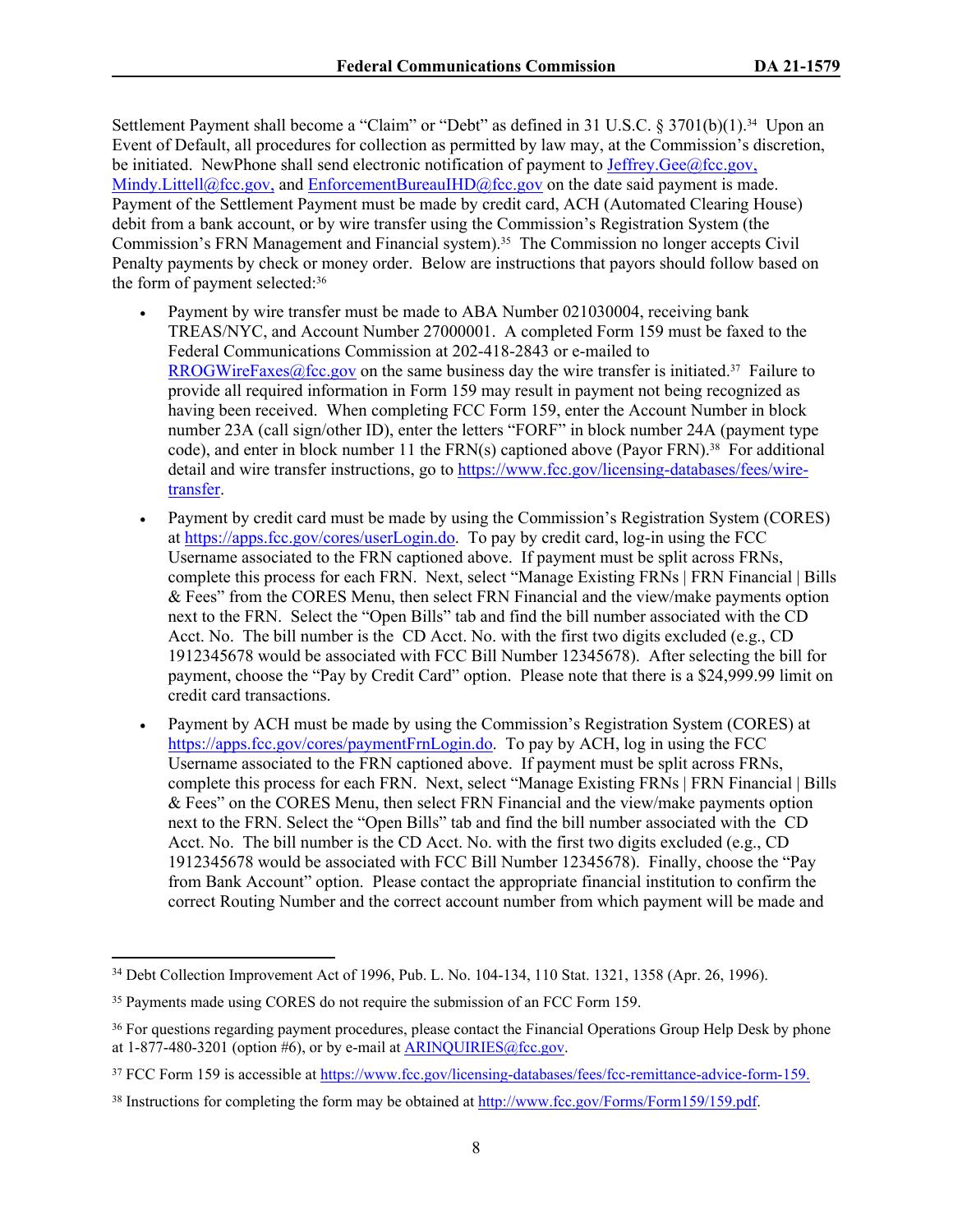verify with that financial institution that the designated account has authorization to accept ACH transactions.

21. **Event of Default**. NewPhone agrees that an Event of Default shall occur upon the failure by NewPhone to pay the full amount of the Settlement Payment on or before the due date specified in this Consent Decree.

22. **Interest, Charges for Collection, and Acceleration of Maturity Date**. After an Event of Default has occurred under this Consent Decree, the then unpaid amount of the Settlement Payment shall accrue interest, computed using the U.S. Prime Rate in effect on the date of the Event of Default plus 4.75%, from the date of the Event of Default until payment in full. Upon an Event of Default, the then unpaid amount of the Settlement Payment, together with interest, any penalties permitted and/or required by the law, including but not limited to 31 U.S.C. § 3717 and administrative charges, plus the costs of collection, litigation, and attorneys' fees, shall become immediately due and payable, without notice, presentment, demand, protest, or notice of protest of any kind, all of which are waived by NewPhone.

23. **Waivers**. As of the Effective Date, NewPhone waives any and all rights it may have to seek administrative or judicial reconsideration, review, appeal or stay, or to otherwise challenge or contest the validity of this Consent Decree and the Adopting Order. NewPhone shall retain the right to challenge Commission interpretation of the Consent Decree or any terms contained herein. If either Party (or the United States on behalf of the Commission) brings a judicial action to enforce the terms of the Consent Decree or the Adopting Order, neither NewPhone nor the Commission shall contest the validity of the Consent Decree or the Adopting Order, and NewPhone shall waive any statutory right to a trial *de novo*. NewPhone hereby agrees to waive any claims it may otherwise have under the Equal Access to Justice Act<sup>39</sup> relating to the matters addressed in this Consent Decree.

24. **Severability**. The Parties agree that if any of the provisions of the Consent Decree shall be held unenforceable by any court of competent jurisdiction, such unenforceability shall not render unenforceable the entire Consent Decree, but rather the entire Consent Decree shall be construed as if not containing the particular unenforceable provision or provisions, and the rights and obligations of the Parties shall be construed and enforced accordingly.

25. **Invalidity**. In the event that this Consent Decree in its entirety is rendered invalid by any court of competent jurisdiction, it shall become null and void and may not be used in any manner in any legal proceeding.

26. **Subsequent Rule or Order**. The Parties agree that if any provision of the Consent Decree conflicts with any subsequent Rule or order adopted by the Commission (except an order specifically intended to revise the terms of this Consent Decree to which NewPhone does not expressly consent) that provision will be superseded by such Rule or order.

27. **Successors and Assigns**. NewPhone agrees that the provisions of this Consent Decree shall be binding on its successors, assigns, and transferees.

28. **Final Settlement**. The Parties agree and acknowledge that this Consent Decree shall constitute a final settlement between the Parties with respect to the Investigation. The Parties further agree that this Consent Decree does not constitute either an adjudication on the merits or a factual or legal finding regarding any compliance or noncompliance with the requirements of the Communications Laws. This Consent Decree shall not be used as evidence or precedent in any action or proceeding, except an action to enforce this Consent Decree.

<sup>39</sup> *See* 5 U.S.C. § 504; 47 CFR §§ 1.1501–1.1530.